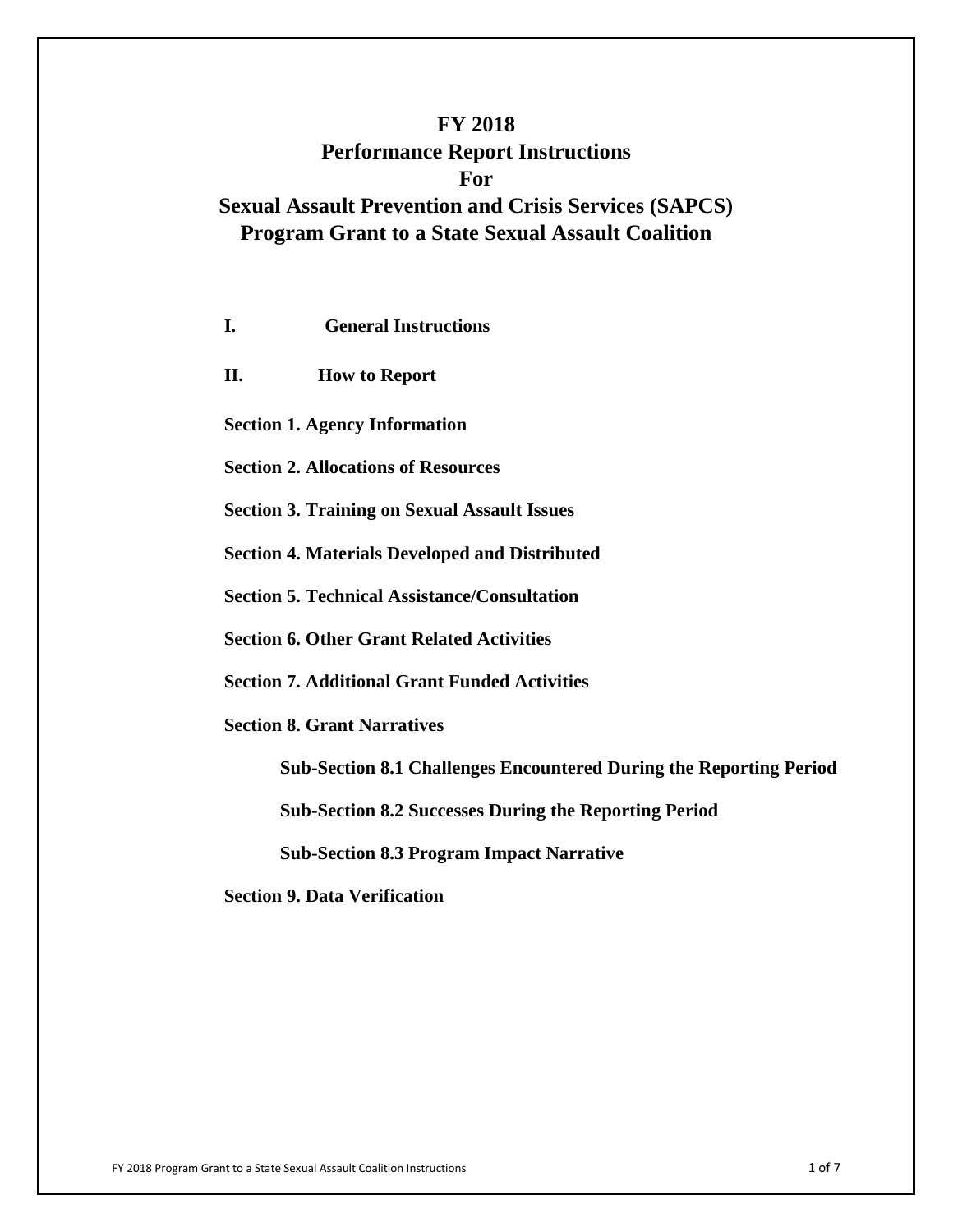## **I. General Instructions**

The Performance Report form is to be used to report only the activities funded by the Sexual Assault Prevention and Crisis Services (SAPCS) Program Grant to a State Sexual Assault Coalition. The purpose of these grant funds is to work on a statewide level in Texas supporting the following three areas:

- 1. Prevention of sexual violence and improving services to sexual assault victims;
- 2. Outreach and training programs; and

3. Technical assistance to and support of youth and rape crisis centers working to prevent sexual violence.

Throughout the report there are areas that have been pre-filled by the OAG. Email your grant manager directly to discuss necessary changes to this information.

## Entering Data for  $1<sup>st</sup>$  Quarter Reporting (Green Tab)

To enter your first quarter data, click on the 1st Quarter tab located on the bottom left of the Microsoft Excel Spreadsheet. The 1st Quarter tab will only allow reporting of first quarter data and narratives. Only enter the first quarter data on this tab. The second, third, and fourth quarters are on separate tabs.

## Entering Data for  $2<sup>nd</sup>$  Quarter Reporting (Yellow Tab)

To enter your second quarter data, click on the 2nd Quarter tab located on the bottom left of the Microsoft Excel Spreadsheet. The 2nd Quarter tab will allow you to enter the second quarter data and narratives. Only enter the second quarter data on this tab. The first, third, and fourth quarters on separate tabs.

# Entering Data for 3rd Quarter Reporting (Orange Tab)

To enter your third quarter data, click on the 3rd Quarter tab located on the bottom left of the Microsoft Excel Spreadsheet. The 3rd Quarter tab allows you to enter the third quarter data and narratives. Only enter the third quarter data on this tab. The first, second, and fourth quarters are on separate tabs.

## Entering Data for  $4<sup>th</sup>$  Quarter Reporting (Red Tab)

To enter your fourth quarter data, click on the 4th Quarter tab located on the bottom left of the Microsoft Excel Spreadsheet. The 4th Quarter tab allows you to enter the fourth quarter data and narratives. Only enter the fourth quarter data on this tab. The first, second, and third quarters are on separate tabs.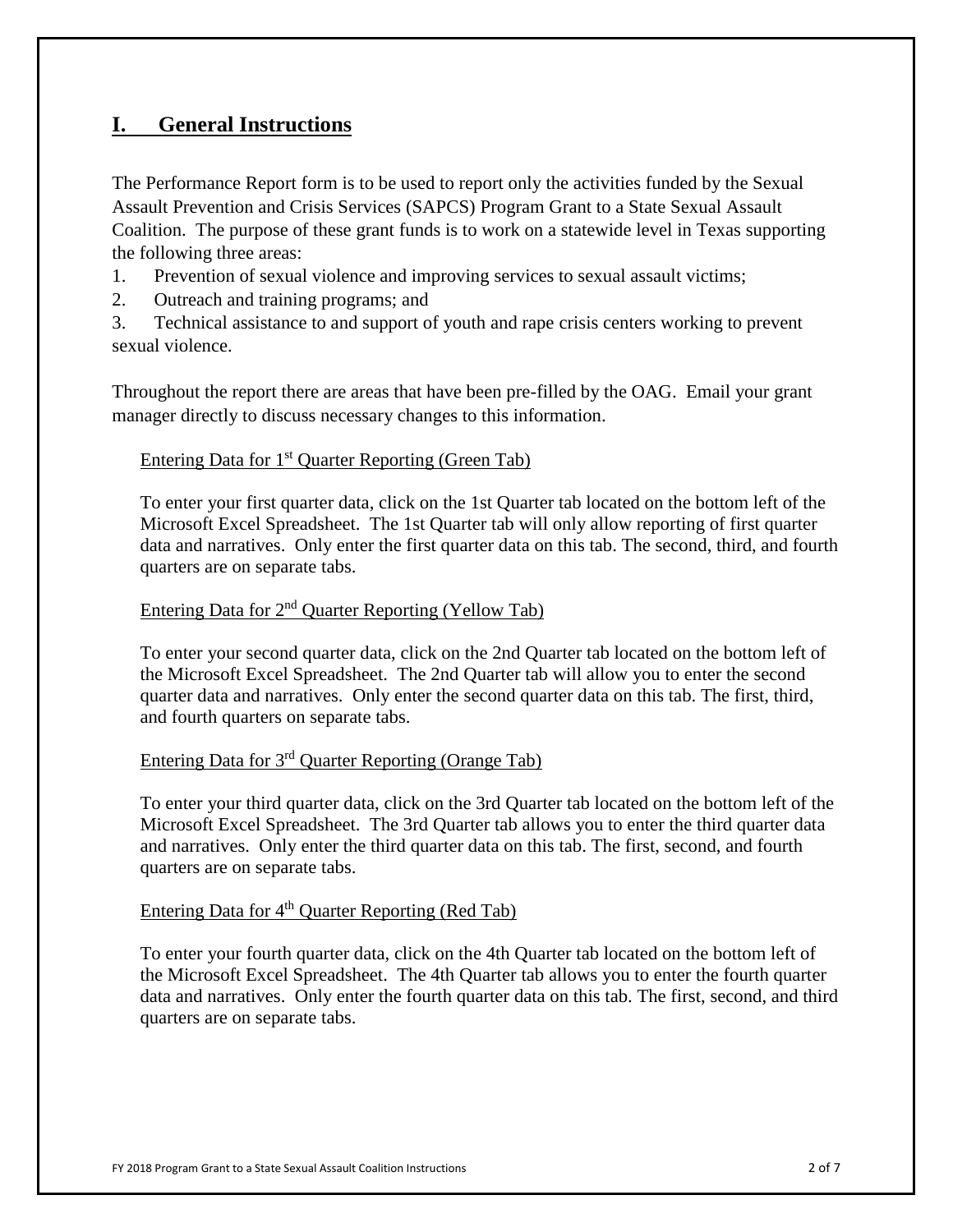## Year-To-Date (YTD) Reporting (Purple Tab)

This tab is solely for the internal use of OAG Grants Staff in order to track Year-To-Date totals and assess target percentage completion. This tab is locked and grantees **SHOULD NOT** attempt to enter/change data on this tab. If you believe any information on this tab is incorrect or should be changed, contact your grant manager.

#### **Instructions for submission:**

- Use the performance report you received from your grant manager to record quarterly activities and submit to the OAG mailbox. Do not copy or make changes to the performance report as this may change formulas and/or formatting in the document. *If you receive a revised performance at any time during the grant year from your grant manager, remember to use the revised report to gather and submit quarterly activities for the remainder of the grant year.* If you have any questions, contact your grant manger.
- The performance report must be submitted electronically no later than the 30th day of each month following the end of the quarter (Section 4.21 of the Grantee Contract). For FY 2018, quarterly statistical reports are due on or before:
	- o 1st Quarter December 30, 2017
	- o 2nd Quarter March 30, 2018
	- o 3rd Quarter June 30, 2018
	- o 4th Quarter September 30, 2018
- The following must appear in the subject line of the email: your grant type: Program Grant to a State Sexual Assault Coalition, your grant number and the reporting period (example subject line: "Program Grant to a State Sexual Assault Coalition, #18880000, 1st Quarter Performance Report".
- Email the report to <OAG-Grants@oag.texas.gov>

• Questions regarding the contract and the performance report should be directed to your grant manager.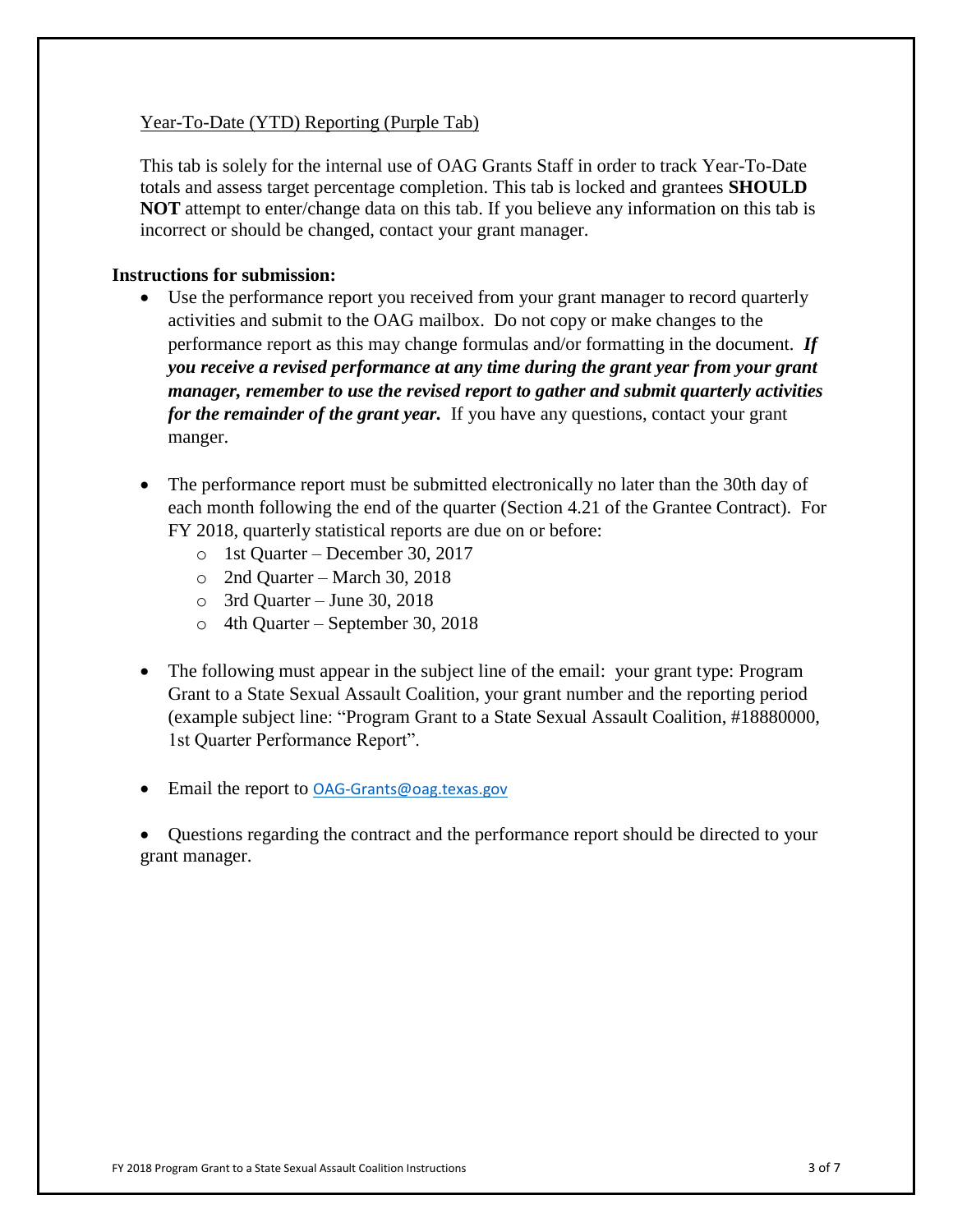## **II. How to Report**

Statistical data should be reported by each month of the quarter. Where there are required targets, data will be auto-calculated to show cumulative quarterly performance levels and yearto-date totals.

## **Section 1. Agency Information**

This section reflects information submitted on your application and has been pre-filled by the OAG. To update the Authorized Official information – the Governing Body must submit a request on letterhead with an original signature. Changes to the Grant Contact must be made by the Authorized Official – this change can be via email, fax, or on letterhead. For all other changes submit a request via email to your grant manager. *Please note that the person listed as "Person to Contact for Corrections" can be the same person listed as the Grant Contact, or can be a different person, but should reflect the person who actually works on the Performance Reports, and will receive and send the Performance Report revisions. The cell is open for you to enter the correct or updated information, including this person's current Phone and Email information.*

## **Section 2. Pass Through Funded Activities**

## **Sub-Section 2.1 Allocation of Resources for Activities**

Enter the percentage (estimated) of the agency's total Program Grant to a State Sexual Assault Coalition budget that was spent on each of the listed activities. Quarterly percentages must total 100%. Note: There are data entry sections in the body of the performance reports that correspond to each activity listed. If your organization enters resources for an activity under Section 2, the corresponding data must be entered in the appropriate section in the body of the performance report.

## **Section 3. Training on Sexual Assault Issues**

Trainings-Report the number of Professional Trainings held, which include both in-person and webinar.

Participants – Report the number of individuals who received Training by grant funded staff. If a presentation is counted for SAPCS Program Grant to a Statewide Organization it may not be counted for another funding source.

There are different ways to estimate the number participants in an in-person training presentation. Below are a few different examples that each involve a different method of calculating the number of training participants.

*Example 1*: Count the number of chairs in the room where the presentation is given before the presentation starts. You count 200 chairs. Ask a friend to count the number of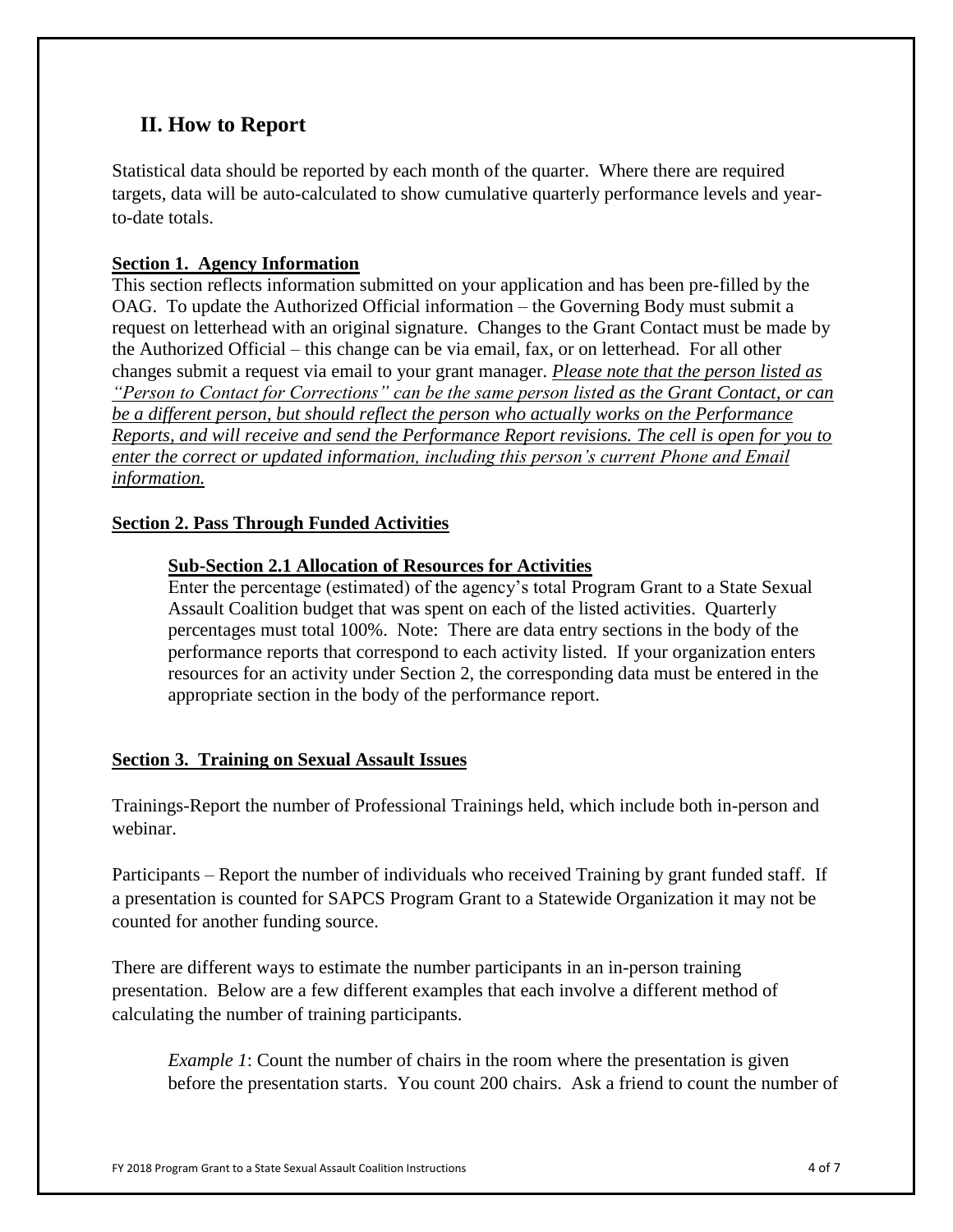empty chairs during the middle of the presentation. If your friend counts 30 empty chairs, then report 200-30= 170 training participants.

*Example 2*: The training event is held in the high school gymnasium for the 10th grade. Ask the person who keeps daily attendance records to let you know how many 10th graders were absent the day of the training presentation (45) as well as the number of students in the 10th grade (500). Subtract the number of absent 10th graders the day of your training presentation from the number of students enrolled in the 10th grade. 500-  $45 = 455$  training participants.

*Example 3*: Count the number of handouts you brought with you to the training presentation (750). Have a friend pass one out to each person as they enter the door of the facility where the training presentation is held. At the end of the presentation, count the number of handouts your friend has left (237). Subtract the number of handouts you have remaining after the training event from the number you brought with you. 750- 247=513 outreach participants.

*Example 4*: Ask someone who knows the maximum occupancy of persons allowed by the fire code to fit in to the event space. If their answer is 5,000 and the room looks half empty, estimate 2,500 training participants.  $5,000/2 = 2,500$  training participants.

## **Sub-Section 3.2 Training Narrative**

Provide details on the training conducted with grant funds and other audiences trained.

## **Section 4. Materials Developed and Distributed**

## **Sub-Section 4.1 Materials Developed**

For this section, enter the following information:

- Legal Advocate Manual: Enter the total number of legal advocate manuals developed
- Survivor Booklet, Legal Charts, Legal Brochures, Fact Sheets: Enter the total number of Survivor Booklet, Legal Charts, Legal Brochures, Fact Sheets developed.
- Articles and Blogs: Enter the total number of legal Articles and Blogs developed.
- Press Releases: Enter the total number of press releases developed.
- Other Materials Developed: Enter the total number of other materials developed.
- In the narrative space, detail other materials developed.

## **Sub-Section 4.2 Materials Distributed**

For this section, enter the following information:

- Legal Advocate Manual: Enter the total number of legal advocate manuals distributed.
- Survivor Booklet, Legal Charts, Legal Brochures, Fact Sheets: Enter the total number of Survivor Booklet, Legal Charts, Legal Brochures, Fact Sheets distributed.
- Articles and Blogs: Enter the total number of Articles and Blogs distributed.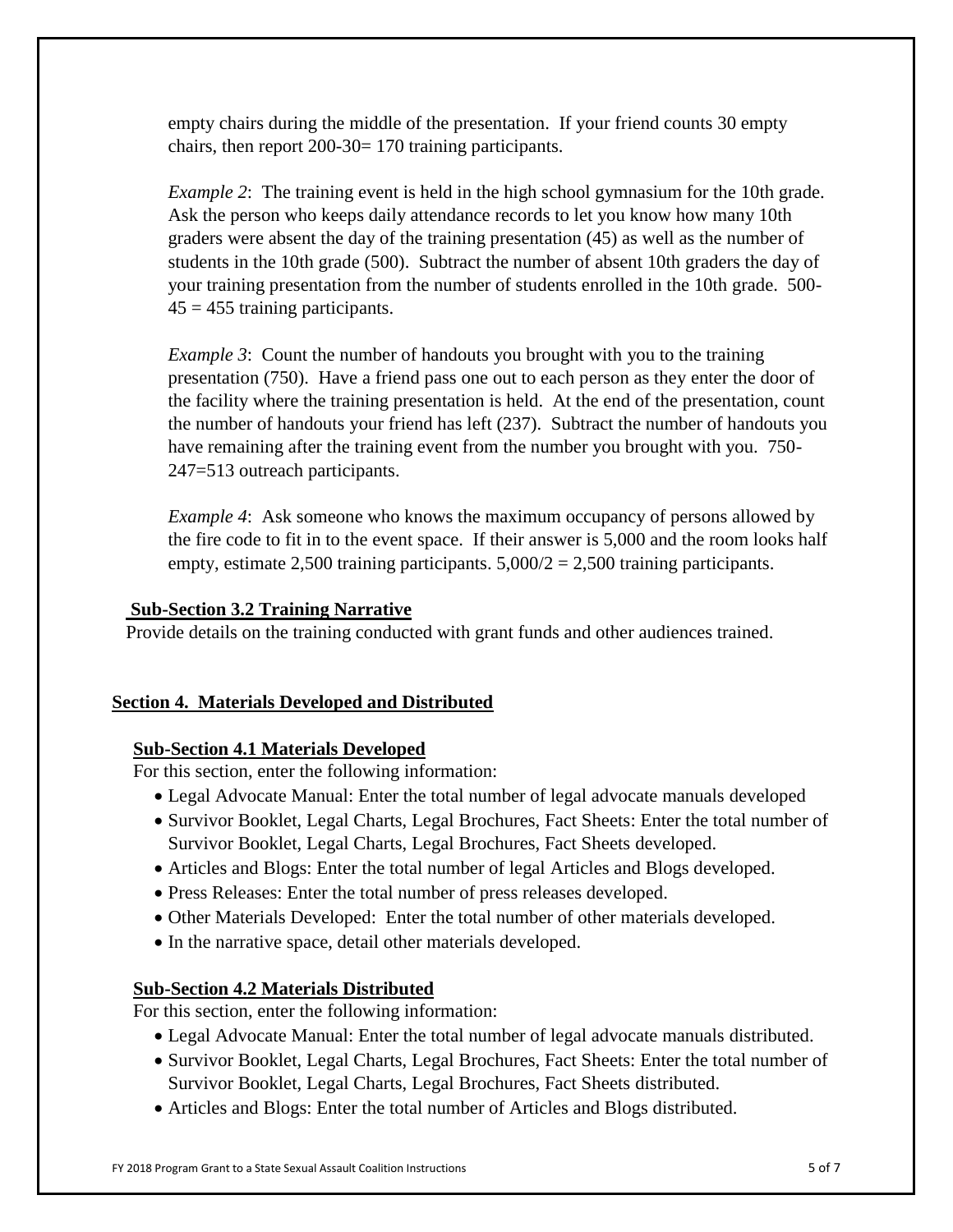- Press Releases: Enter the total number of press releases distributed.
- Other Materials Developed: Enter the total number of other materials distributed.
- In the narrative space, list types of organizations to which materials were distributed.

## **Section 5. Technical Assistance/Consultation**

For this section enter the following information:

- Number of all technical assistance/consultation instances: Enter the total number of technical assistance/consultation instances for the time period, this includes in-person and telephone.
- In the narrative space, list groups provided with technical assistance/consultation.

## **Sub-Section 5.1**

For the reporting period, list types of groups provided with technical assistance/consultation.

## **Sub-Section 5.2**

For the reporting period, list training topics provided with technical assistance/consultation.

## **Section 6. Other Grant Related Activities**

## **Sub-Section 6.1 Public Policy Task Force Activities**

For the reporting period, describe activities related to the Public Policy Task Force.

## **Sub-Section 6.2 Work Groups, Advisory Groups, and Task Forces**

For the reporting period, describe activities related to work groups, advisory groups, and task forces. Identify type of groups and assistance provided. Do not include information already reported in Section 5.1. This may include describing work towards building a network of attorneys willing to take on pro bono civil cases for sexual assault survivors.

## **Section 7. Additional Grant Funded Activities**

Provide details on any grant funded activities reported for "Other" in Section 2.1, but not captured previously in the report.

## **Section 8. Grant Narratives**

## **Sub-Section 8.1 Challenges You Encountered During the Reporting Period**

Explain issues which made it difficult or challenging for the organization to meet its goals, objectives, and targets. Also include any actions the organization took or plans to take to overcome these challenges.